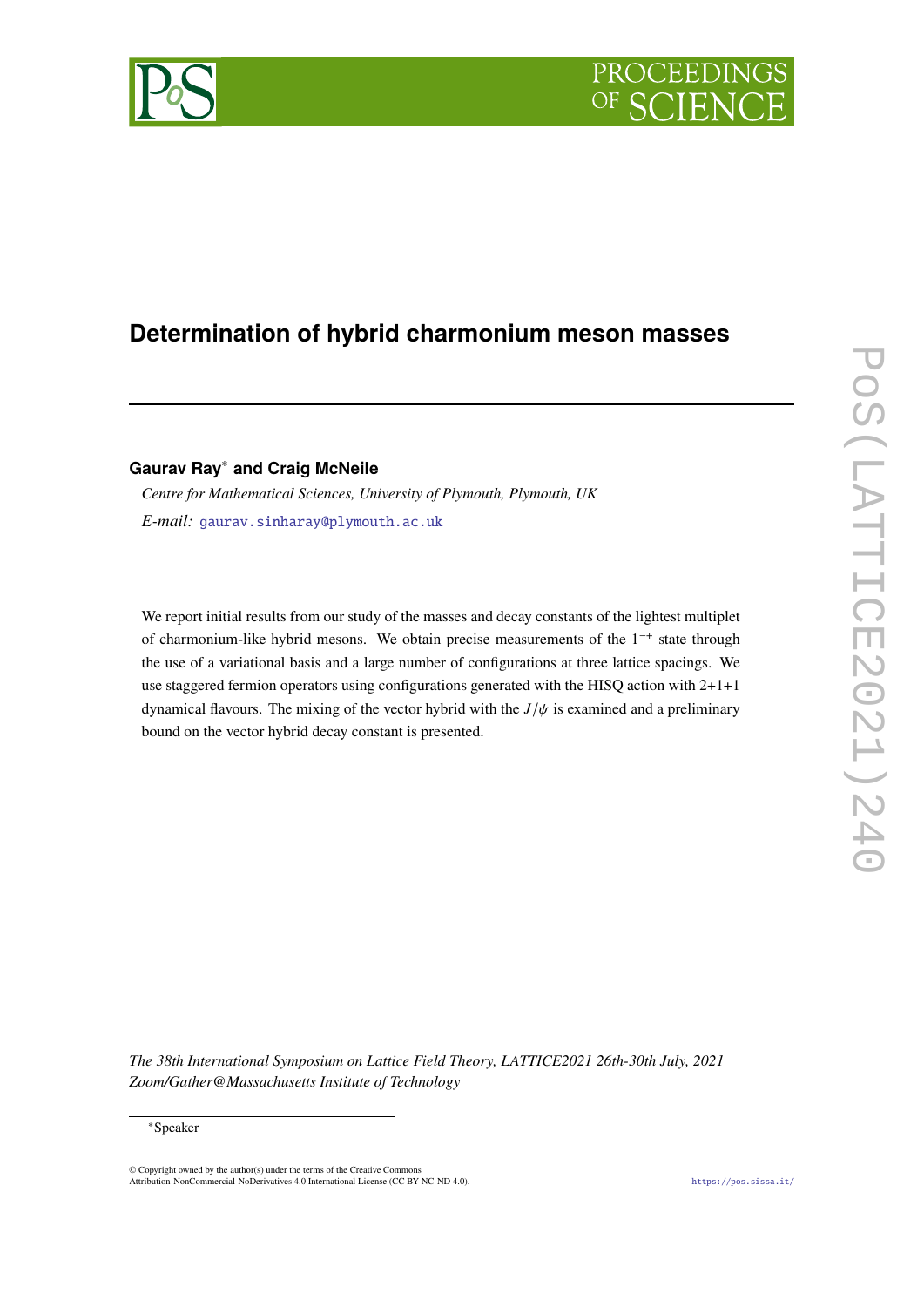## <span id="page-1-0"></span>**1. Introduction**

Since 2003 a series of resonances have been observed in the charmonium and bottomonium sectors that do not correspond neatly with Quark model states [\[1,](#page-6-0) [2\]](#page-6-1). Many competing non-Quark model explanations for these so-called  $XYZ$  states have been proposed, including (but not limited to) gluonic hadrons, bound states of more than 3 quarks, and hadronic molecules [\[3–](#page-6-2)[5\]](#page-6-3). A hybrid meson is a meson *with an excited gluonic component* [\[6\]](#page-6-4). Although hybrid mesons (and the other states we've noted) are exotic in the sense that they fall outside the well-tested Quark model, nothing in principle prevents  $\bar{q}qg$  states in QCD. Hybrid mesons have been studied on the lattice for many decades [\[7](#page-6-5)[–12\]](#page-7-0). Relevant experimental searches include the upcoming PANDA experiment at FAIR [\[13\]](#page-7-1), which will search for evidence of gluonic excitations in the hadron spectrum, and GlueX at the Jefferson Lab [\[14,](#page-7-2) [15\]](#page-7-3). Accurate lattice QCD calculations of the properties of the hybrid mesons in charmonium may encourage the LHCb collaboration to search for them.

In this paper we present initial results for the mass of the  $1^{-+}$  and  $1^{--}$  hybrid mesons in charmonium, based on lattice QCD calculations using the staggered formalism. The advantages of using staggered fermions is that the lattice spacing errors are small and the HPQCD collaboration has done many comparison between lattice calculations and the experimental properties of mesons in the charmonium system [\[16\]](#page-7-4). There are some disadvantages of using staggered fermions over other formulations of the Dirac operator. For example, because the staggered correlators have a contribution from the parity partner, the hybrid mesons are the first excited state, but in Wilson like formulations the hybrid meson is the ground state. The initial goal of this project was to check whether it was possible to get accurate results for the mass of hybrid mesons made from charm quarks using staggered fermions.

Although at this stage in the project we focus on single meson operators, we will eventually need to include two meson operators. There are only a few exploratory calculations of hadronic decays using staggered fermions [\[17,](#page-7-5) [18\]](#page-7-6). For completeness, we briefly discuss the possible hadronic decays of hybrid charm mesons. There are possible string breaking-like decays where the hybrid meson can decay into pairs such as  $\overline{D}D$ , or two P-wave D mesons, or a P-wave D and a S-wave D, as well as similar channels with charm-strange mesons. There is a selection rule in the heavy quark limit [\[19\]](#page-7-7) (and some quark models [\[20\]](#page-7-8)) that a hybrid meson can not decay into two S-wave mesons. It is possible for the hybrid meson to decay to a standard charmonium meson with a light meson and there is a lattice QCD calculation in the heavy quark limit [\[21\]](#page-7-9).

## **2. Interpolating operators for hybrid mesons**

Since hybrids have an excited gluonic component the operators which we would expect to couple to them include the field strength tensor,  $F_{ij}^{ab}$ , whose components are the chromoelectric and chromomagnetic fields  $(\frac{1}{2} \epsilon_{ijk} F_{jk} = B_i)$ . These are contracted, over the colour indices, with the usual fermion bilinears (so that the quark-antiquark pair is a colour octet).

As we are using staggered fermions we replace the  $\gamma$  matrices with phases. These phases, along with the  $F_{ij}^{ab}$ , determine the quantum numbers of the operators. In the staggered basis the operators also have a taste assignment. Taste breaking effects should drop out in the continuum limit.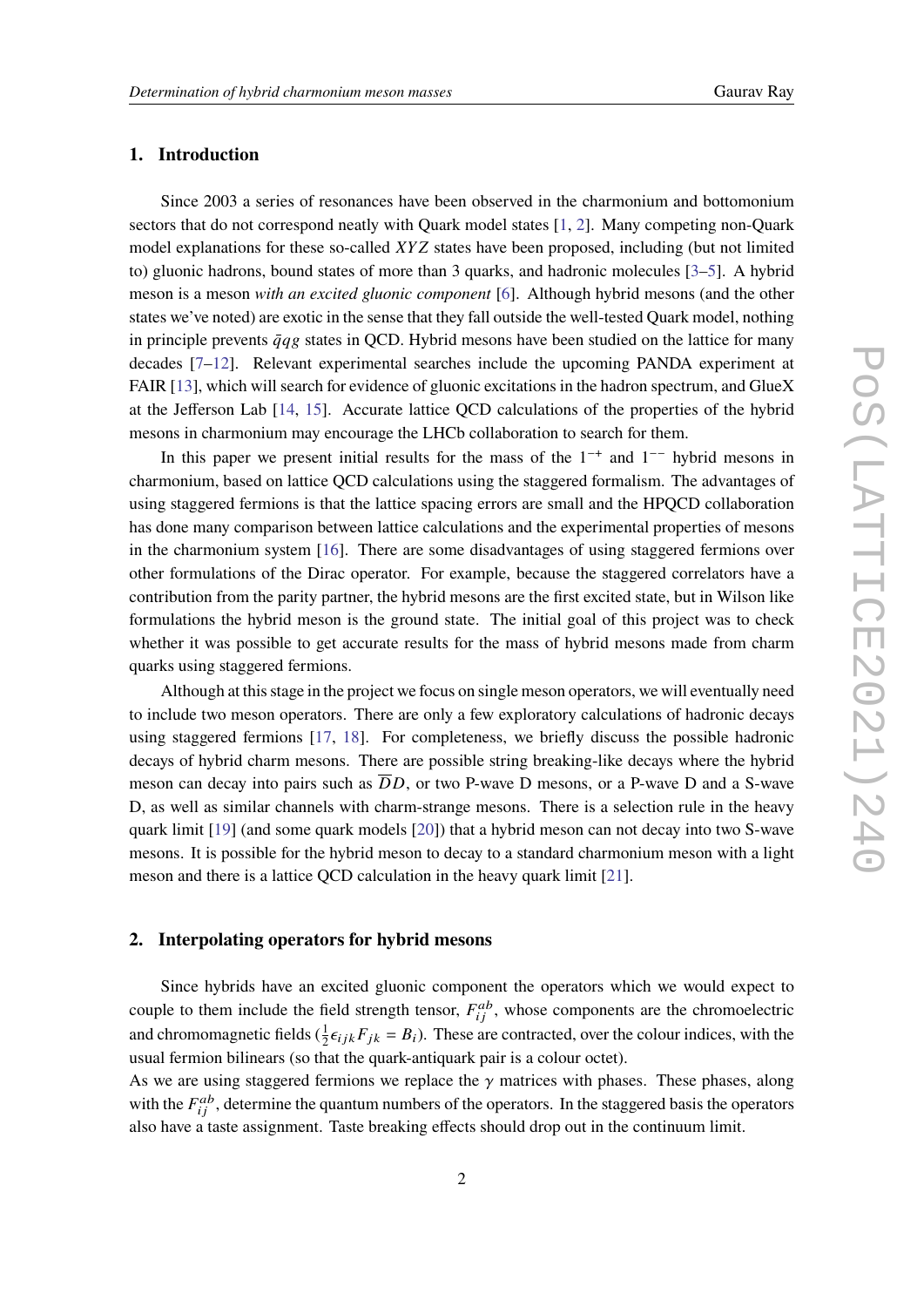We started by considering the lightest hybrid multiplet, as determined by the HadSpec collaboration in [\[12\]](#page-7-0),

| $1^{-+}$ : $\epsilon_{ijk}\bar{\psi}\gamma_jB_k\psi$<br>$\longrightarrow$ | $\gamma_i \otimes \gamma_i : \bar{\chi} \epsilon_{ijk} (-1)^{x_j} B_k \chi$ | (1) |
|---------------------------------------------------------------------------|-----------------------------------------------------------------------------|-----|
|---------------------------------------------------------------------------|-----------------------------------------------------------------------------|-----|

$$
1_{H}^{-} : \bar{\psi} \gamma_{5} B_{i} \psi \longrightarrow \gamma_{5} \otimes \gamma_{5} : \bar{\chi} B_{i} \chi \tag{2}
$$
  
\n
$$
0_{H}^{-} : \bar{\psi} \gamma_{i} B_{i} \psi \longrightarrow \gamma_{i} \otimes \gamma_{i} : \bar{\chi} (-1)^{x_{i}} B_{i} \chi \tag{3}
$$

$$
2_{H}^{-+}:|\epsilon_{ijk}|\bar{\psi}\gamma_{j}B_{k}\psi \longrightarrow \gamma_{i}\otimes\gamma_{i}:\bar{\chi}|\epsilon_{ijk}|(-1)^{x_{j}}B_{k}\chi . \tag{4}
$$

Note that we have suppressed the colour indices, labelled the states that can mix with conventional charmonium by a  $H$  subscript, and given the 'spin  $\otimes$  taste' assignment for the operators formed from staggered fields  $\chi$  on the right. We have neglected disentangling states due to the reduced cubic symmetry of the lattice, such as  $1^{-+}$  with  $4^{-+}$  [\[22\]](#page-7-10).

The majority of the results from lattice QCD for the masses of hybrid mesons have used clover or Wilson fermions. There has been one calculation by the MILC collaboration [\[9\]](#page-7-11) using staggered fermions, which computed the mass of the  $1^{-+}$  hybrid meson with light and strange quarks. The previous MILC calculation used the taste singlet non-local  $\rho$  when constructing hybrid operators to minimize taste breaking [\[9\]](#page-7-11). We use the local  $\rho$  operator because taste breaking is less of an issue with charm quarks and local operators can be less noisy than non-local operators.

## **3. Simulation Details**

We use the Highly Improved Staggered Quark (HISQ) action [\[23\]](#page-7-12) with 2+1+1 sea quarks. The gauge configurations were provided courtesy of the MILC Collaboration [\[24,](#page-7-13) [25\]](#page-8-0). The lattice spacing is set using  $w_0$  with the value calculated by HPQCD [\[26\]](#page-8-1). In table [1](#page-2-0) the ensembles used are listed. We used the MILC code to do the calculations. We modified the existing hybrid operators in the MILC code and tested the correlators against our own implementation in the Grid library [\[27\]](#page-8-2).

<span id="page-2-0"></span>

| name        | size         | $a$ (fm)    | $m_l/m_s$ | $M_{\pi}L$ | $M_\pi$ (MeV) | $am_c^{\text{sea}}$ | $am_c^{\text{val}}$ | configurations |
|-------------|--------------|-------------|-----------|------------|---------------|---------------------|---------------------|----------------|
| very coarse | $32^3x48$    | 0.15088(79) | 1/27      | 3.30       | 131.0(1)      | 0.8447              | 0.863               | 1505           |
| coarse      | $32^3x64$    | 0.12225(65) | 1/10      | 4.29       | 216.9(2)      | 0.628               | 0.650               | 1000           |
| fine        | $32^{3}$ x96 | 0.09023(48) | 1/5       | 4.50       | 312.7(6)      | 0.440               | 0.450               | 1008           |

**Table 1:** The lattice ensembles used. Both the fine and coarse lattices are at heavier than physical pion masses, while the very coarse lattice is at the physical point. The tuned valence charm quark masses are from [\[28\]](#page-8-3)

The correlators of hybrid meson operators are typically very noisy. We therefore employ a series of well-established techniques to reduce this noise. We average over multiple time sources and polarisations per configuration. We do variational smearing with local and covariant smearing applied to the quarks. DeTar and Lee report on using variational smearing with staggered fermions [\[29\]](#page-8-4). We apply APE smearing on the gauge links in the field strength tensor and in the Gaussian smearing on the quarks.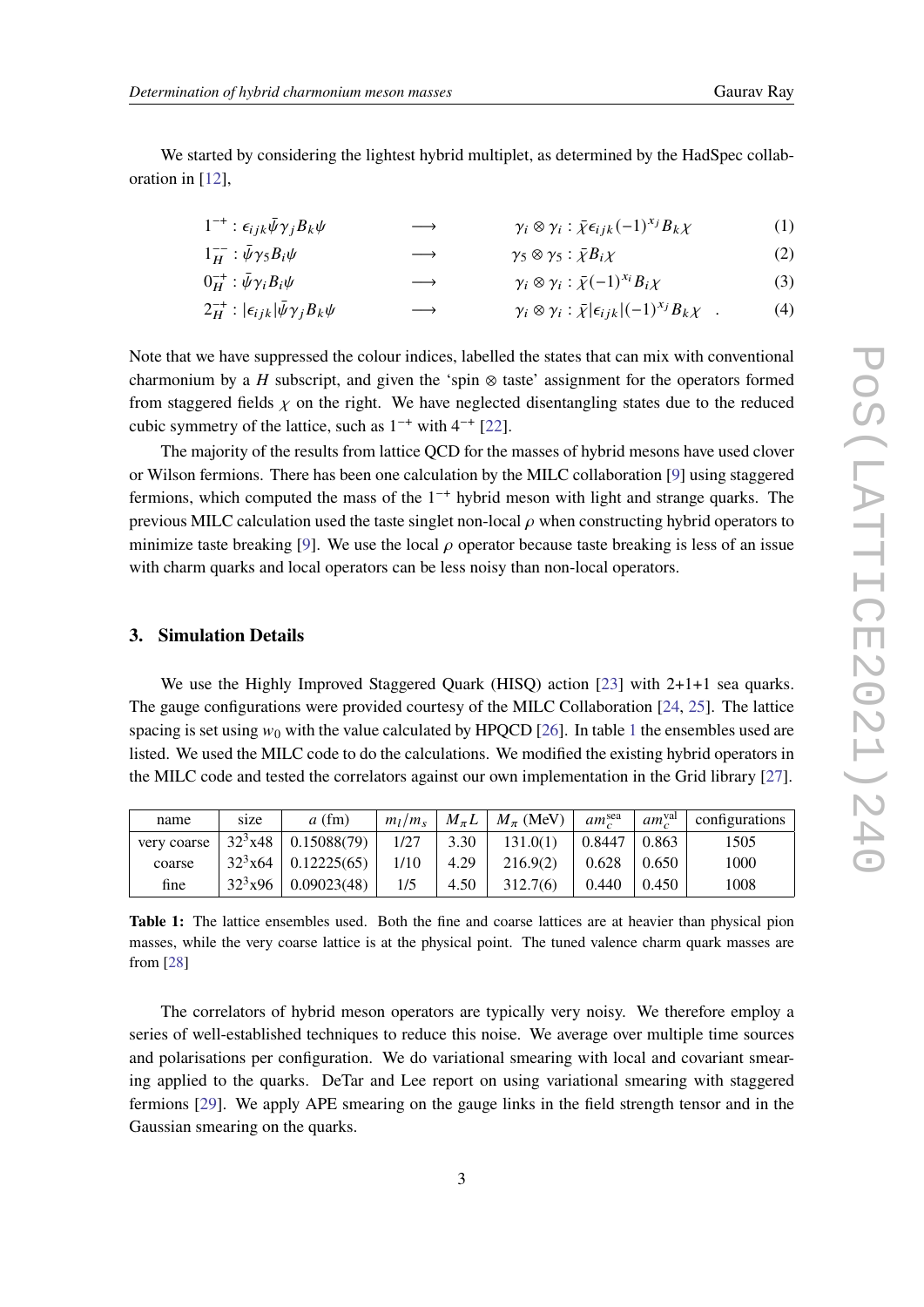<span id="page-3-0"></span>

Figure 1: The error/mean of correlators against time for  $1^{-+}$ ,  $1^{--}$  hybrid and conventional vector operators on the fine ensemble. We include the predicted fractional error from an argument by Lepage, using the fitted hybrid and pseudoscalar masses.

## **4.** Results for the mass of the 1<sup>-+</sup> hybrid meson

In figure [1](#page-3-0) we plot fractional errors for the  $1^{-+}$  hybrid correlator,  $1^{--}$  hybrid correlator, and for comparison the  $J/\psi$  correlator with charm quarks on the fine ensemble. The hybrid correlators are considerably more noisy than the conventional vector operator,  $\bar{\psi} \gamma_i \psi$ , with the signal dying by  $t = 8$  at the latest. In figure [1](#page-3-0) we also compare the fractional error of the 1<sup>-+</sup> hybrid correlator with the estimate from Lepage [\[30\]](#page-8-5), which says it should be proportional to  $\exp(-(M_H - M_{\eta_c})t)$ .

We use Lepage's python library corrfitter, which implements a suite of functions to fit correlators and matrices of correlators within a Bayesian framework [\[31,](#page-8-6) [32\]](#page-8-7). In the  $1^{-+}$  analysis our fitting procedure is as follows. We use a 2 operator basis, with and without smearing, to produce a  $2 \times 2$  matrix of correlators. We choose a time  $t_0$  and use it to generate priors by diagonalising the correlator matrix with the eigenvectors associated to the solution of a Generalized Eigenvalue Problem (GEVP) at  $t_0$  and  $t_0 + 1$ . The staggered formalism requires a parity partner (PP) state, which oscillates in time, to be included in the fit model. For the  $1^{-+}$  channel the quantum numbers of the parity partner are  $1^{++}$ . We vary the fit range until the goodness of fit parameters indicate an acceptable fit. Our preliminary results are in table [2.](#page-3-1)

<span id="page-3-1"></span>

| Ensemble    | # tsrc | $t_0$ | range | svdcut             | $\chi^2$ per dof |      | Mass (GeV) | $\vert$ PP Mass (GeV) |
|-------------|--------|-------|-------|--------------------|------------------|------|------------|-----------------------|
| very coarse | 16     |       | 1-6   | $3 \times 10^{-7}$ | 1.1              | 0.31 | 4.29(11)   | 3.89(25)              |
| coarse      | 16     |       |       | $3 \times 10^{-5}$ |                  | 0.22 | 4.575(66)  | 3.58(28)              |
| fine        | 16     |       | 2-8   | $7 \times 10^{-4}$ | 0.93             | 0.55 | 4.23(18)   | 3.35(48)              |

**Table 2:** Summary of 1<sup>-+</sup> fits. We define a good fit as having  $\chi^2$ /dof ~ 1 and a Q value > 0.1. As discussed in the text 'PP' is the Parity Partner state.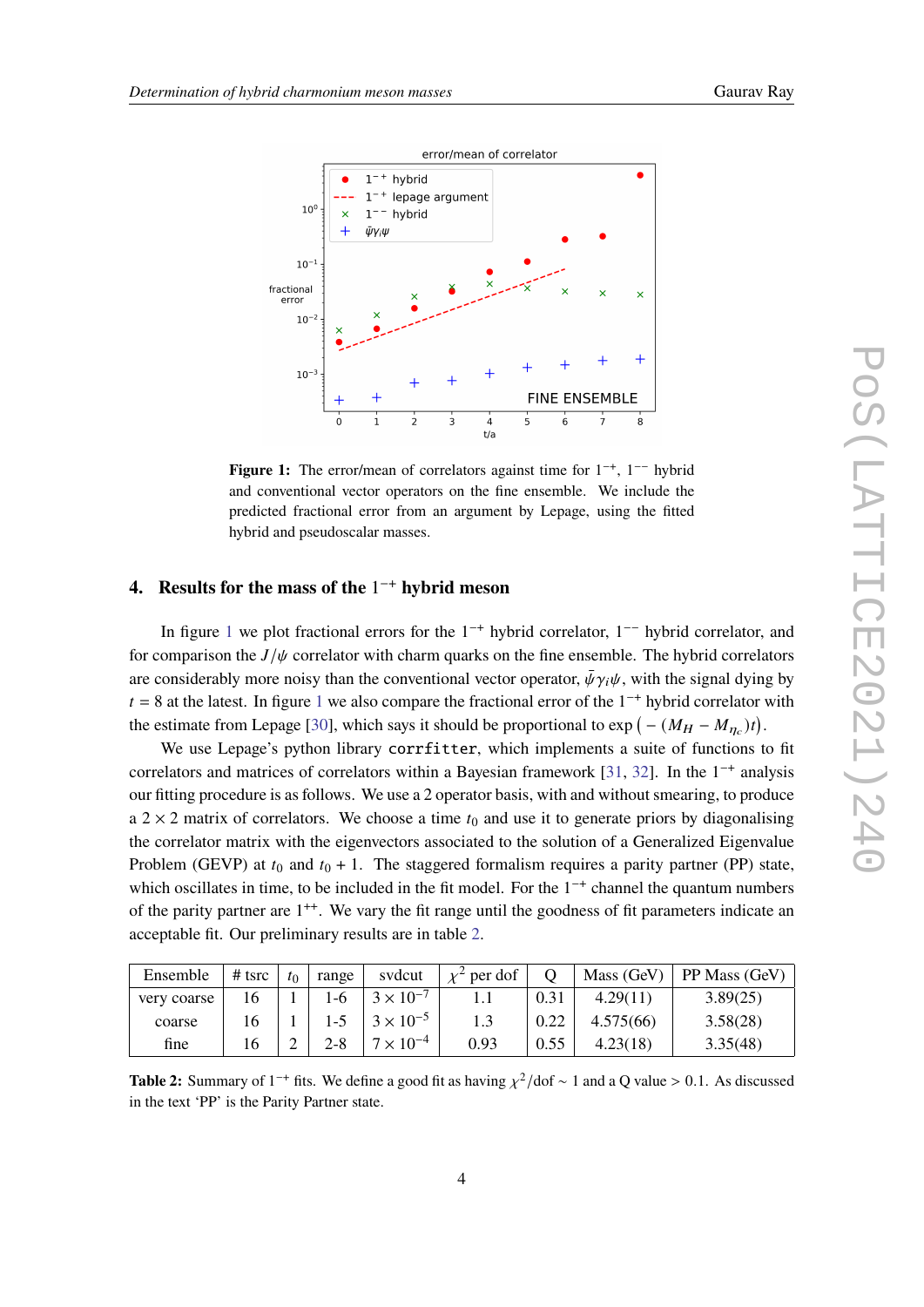<span id="page-4-0"></span>

**Figure 2:** Continuum extrapolation of the mass of the 1<sup>-+</sup> hybrid charmonium meson and the parity partner state. The extrapolated PP mass agrees with experiment albeit with a large uncertainty.

In figure [2](#page-4-0) we show a continuum extrapolation of the mass of the charmonium  $1^{-+}$  and parity partner  $1^{++}$  state using our results at three lattice spacings. We only use a linear dependence on  $a^2$ to do the continnum extrapolation and neglect any light quark mass dependence or finite volume effects in this preliminary result. The continuum limit of the mass of the parity partner state agrees with the mass of the  $\chi_c(1P)$ , which is an important cross-check. In figure [3](#page-5-0) we plot our results with the results from the HadSpec collaboration [\[12\]](#page-7-0) and Bali et al. [\[33\]](#page-8-8). We also include some of the physical decay thresholds in figure [3,](#page-5-0) as briefly discussed in section [1.](#page-1-0)

## **5.** Results for the properties of the 1<sup>-−</sup> hybrid meson

There are many unexplained resonances with  $J^{PC} = 1^{-}$ , where charmonium hybrid mesons may occur. See the review by Brambilla et al. [\[5\]](#page-6-3). For example it has been speculated that the  $\psi$ (4230) is a hybrid meson, but confirmation will require accurate lattice QCD calculations.

To examine the 1<sup>-−</sup> hybrid state we perform a GEVP analysis with a 4 operator basis: standard vector operator, the hybrid operator, and their smeared and local counterparts. Here we assume the hybrid state is the *second* excited state, after the  $J/\psi$  and  $\psi(2S)$ . We therefore expect the extraction of its properties to be more difficult than in the  $1^{-+}$  case. Our initial results are shown in table [3](#page-5-1) and a comparison of our  $1^{-}$  hybrid mass to other groups is given in figure [4.](#page-5-0)

Brambilla et al. [\[5\]](#page-6-3) review the importance of the decay constant in probing the properties of  $1$ hybrid mesons. The decay constants can constrain the leptonic decay width. The decay constant,  $f_H$ , is defined through a matrix element,

$$
\langle 0|\hat{\mathcal{V}}_i|H\rangle = f_H M_H \epsilon_i \quad , \tag{5}
$$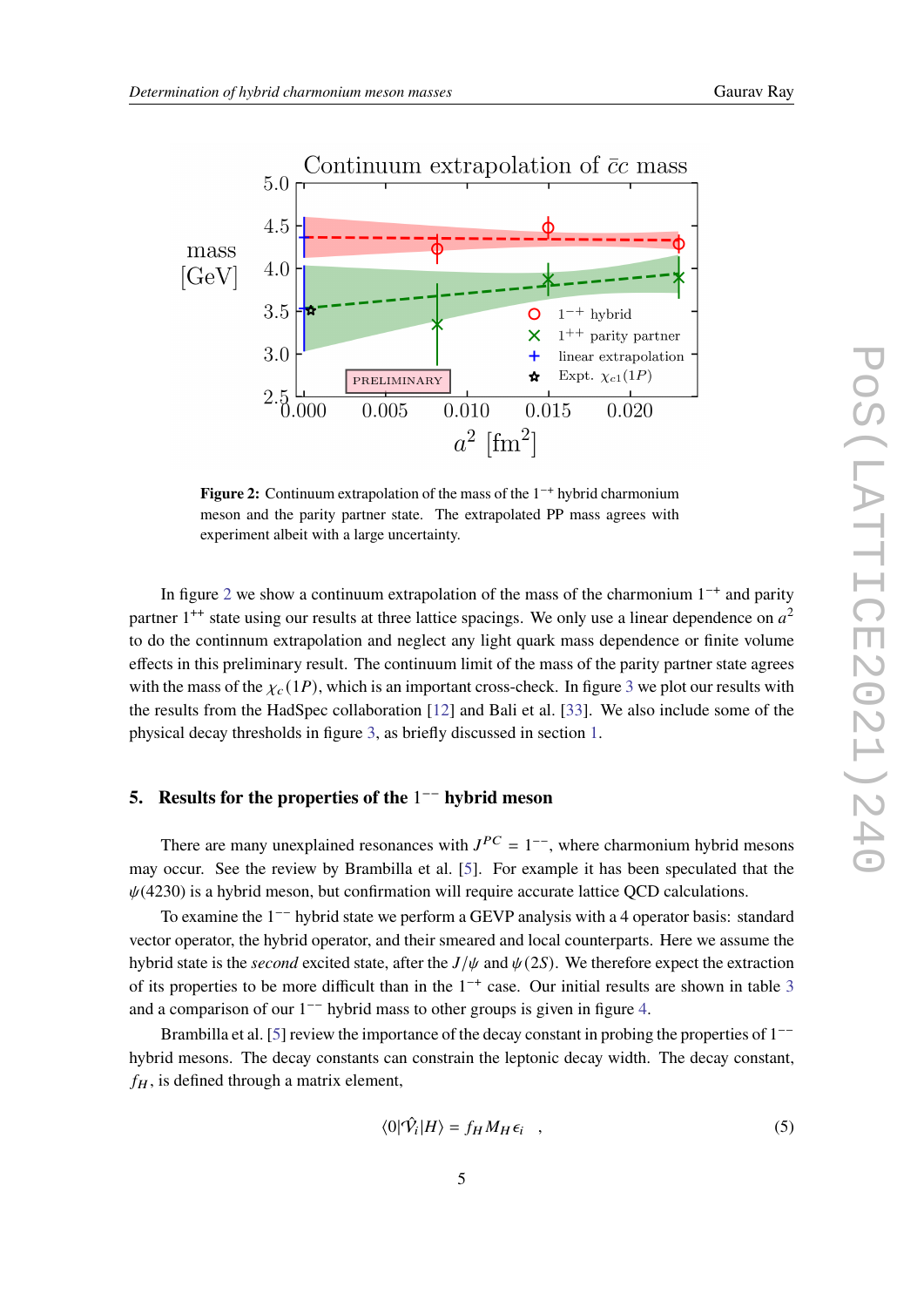<span id="page-5-0"></span>



**Figure 3:** Summary plot for the  $1^{-+}$  mass as a function of the square of the lattice spacing, including some of the previous determinations of the mass by other groups [\[12,](#page-7-0) [33\]](#page-8-8)

**Figure 4:** Comparison of our determination of the  $1^{-}$  hybrid mass at 0.09 fm from a 4-by-4 fit to the results of three other groups, and three resonances the PDG lists as 'estabished'[\[12,](#page-7-0) [34,](#page-8-9) [35\]](#page-8-10).

<span id="page-5-1"></span>

| state      | fit range | per dof | Q    | mass [GeV] | amplitude   | $f$ [MeV]  | $\Gamma_{ee}$ [keV] | comment                     |
|------------|-----------|---------|------|------------|-------------|------------|---------------------|-----------------------------|
| $J/\psi$   |           |         |      | 3.097(17)  | 0.16441(26) | 417.5(2.3) | 5.836(36)           | concurrent $2x2$ fit        |
| $\psi(2S)$ | $6-24$    | 0.88    | 0.72 | 3.781(28)  | 0.1860(78)  | 428(18)    | 5.01(42)            | with only                   |
| $h_c(1P)$  |           |         |      | 3.512(29)  | 0.0578(75)  |            |                     | vector ops                  |
| Hybrid     | 1-6       | 0.9     | 0.58 | 4.33(16)   | 0.086(15)   |            |                     | $2x2$ fit w/only hybrid ops |
| $J/\psi$   | $2-6$     | 0.81    | 0.82 | 3.110(18)  | 0.1701(27)  | 431.1(7.2) | 6.20(20)            | concurrent 4x4 fit          |
| Hybrid     |           |         |      | 4.38(12)   | 0.065(18)   | 9(167)     | 0.002(67)           | with hybrid and vector ops  |

**Table 3:** Fit results for the conventional charmonia and the hybrid state on the fine ensemble. The  $h_c(1P)$  meson is the parity partner state. The masses and decay constants from the 2-by-2 fits agree well with experiment. The 4-by-4 and 2-by-2 masses are consistent, though there is a slight tension between the the  $J/\psi$  amplitudes (and therefore the decay constants too). The leptonic decay widths are also shown in the penultimate column. The hybrid leptonic width is small, consistent with zero, and has a large uncertainty, stemming from the sizeable uncertainty in the amplitude.

where  $\hat{V}$  is the vector current operator. The local vector operator was used so we use the  $Z_V$ renormalization factor from [\[36\]](#page-8-11). As a check we computed the decay constant of the  $J/\psi$  meson (see [\[28\]](#page-8-3) for a systematic study of the leptonic decay constants of the  $J/\psi$  meson).

From this we can compute the leptonic width of our hybrid vector charmonium state using

$$
\Gamma(V_{c\bar{c}} \hookrightarrow e^+e^-) = \frac{16\pi}{27} \alpha_{\text{QED}}^2 \frac{f_H^2}{M_H} \quad , \tag{6}
$$

where  $\alpha_{\text{QED}}$  is the electromagnetic coupling at the charm quark mass. Our amplitude for the vector operator into the 1<sup>--</sup> hybrid state is very small. From this amplitude we obtain an upper bound of 70 eV. A previous calculation of this leptonic width bounded it from above at 40 eV [\[35\]](#page-8-10).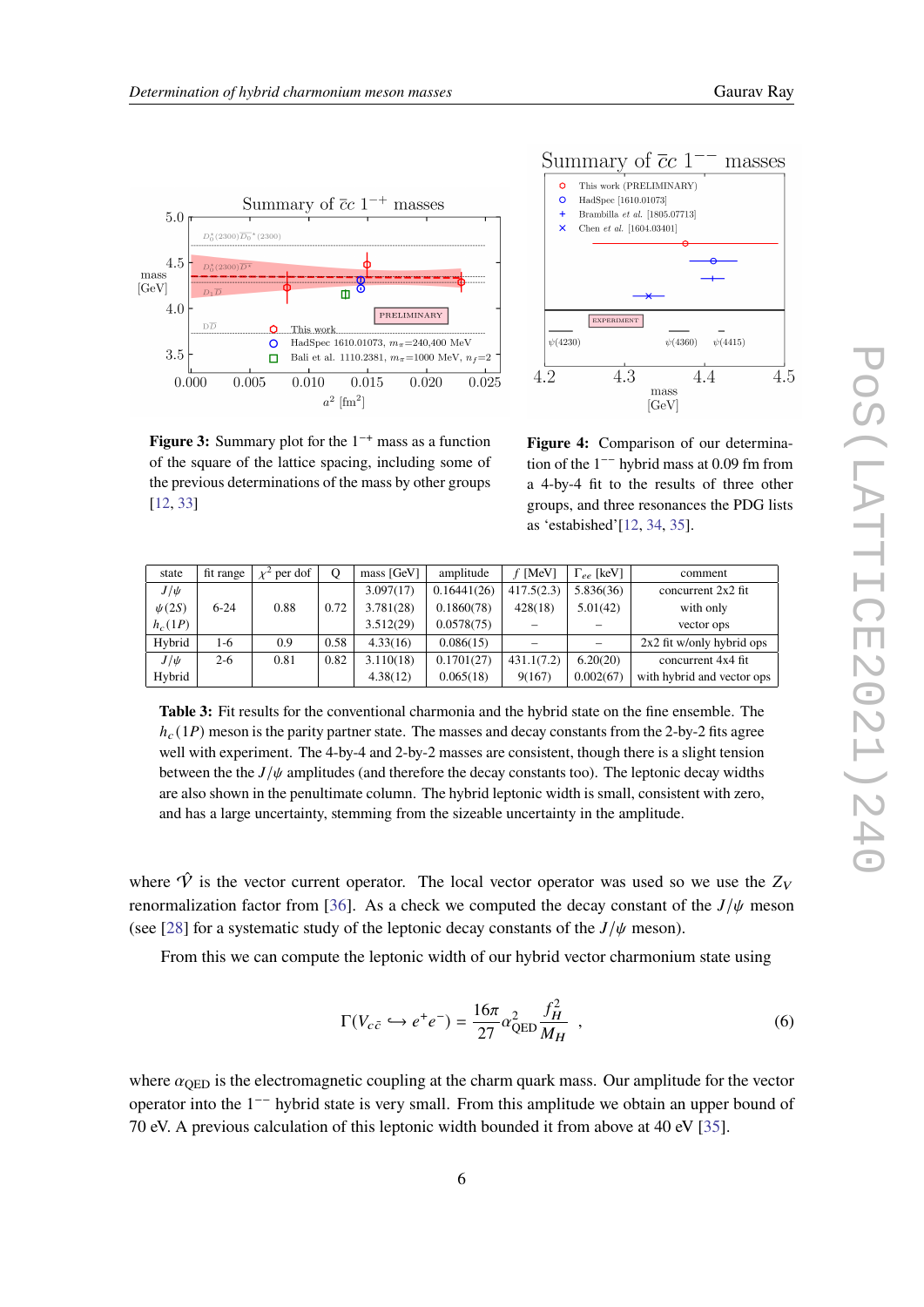### **6. Summary and outlook**

We have presented a first continuum extrapolation of the mass of the  $1^{-+}$  charmonium hybrid meson from unquenched lattice QCD. Additionally, preliminary results for the mass and leptonic  $\alpha$  decay constant of the 1<sup>--</sup> hybrid meson at a single lattice spacing have been reported. We are currently computing correlators for  $1^{-+}$  operators with charm quarks on the coarse and fine ensembles with physical pion masses. Also we are refining our analysis of the 4-by-4 variational analysis of the 1<sup>--</sup> mesons. Results at a finer lattice spacing ( $\sim 0.06$  fm) would improve the quality of our continuum extrapolation. We plan to compute the mass of the  $1^{-+}$  hybrid meson with bottom quarks [\[37\]](#page-8-12) using the extrapolation method with the HISQ action [\[38\]](#page-8-13).

#### **7. Acknowledgements**

This work was supported by the UK Science and Technology Facilities Council. The calculations used the DiRAC Data Analytic system at the University of Cambridge, operated by the University of Cambridge High Performance Computing Service on behalf of the STFC DiRAC HPC Facility (www.dirac.ac.uk). This is funded by BIS National e-infrastructure and STFC capital grants and STFC DiRAC operations grants.

## **References**

- <span id="page-6-0"></span>[1] Belle collaboration, *Observation of a new narrow charmonium state in exclusive*  $B^{\pm} \to K^{\pm} \pi^+ \pi^- J/\psi$  decays, in 21st International Symposium on Lepton and Photon *Interactions at High Energies (LP 03)*, 8, 2003 [[hep-ex/0308029](https://arxiv.org/abs/hep-ex/0308029)].
- <span id="page-6-1"></span>[2] BABAR collaboration, *Study of the*  $B \to J/\psi K^-\pi^+\pi^-$  decay and measurement of the  $B \to X(3872)K^-$  *branching fraction, [Phys. Rev. D](https://doi.org/10.1103/PhysRevD.71.071103)* **71** (2005) 071103 [[hep-ex/0406022](https://arxiv.org/abs/hep-ex/0406022)].
- <span id="page-6-2"></span>[3] A. Ali, J.S. Lange and S. Stone, *Exotics: Heavy pentaquarks and tetraquarks*, *[Progress in](https://doi.org/10.1016/j.ppnp.2017.08.003) [Particle and Nuclear Physics, Vol 63, No 1](https://doi.org/10.1016/j.ppnp.2017.08.003)* **97** (2017) 123.
- [4] F.-K. Guo, C. Hanhart, U.-G. Meißner, Q. Wang, Q. Zhao and B.-S. Zou, *Hadronic molecules*, *[Reviews of Modern Physics](https://doi.org/10.1103/RevModPhys.90.015004)* **90** (2018) 015004.
- <span id="page-6-3"></span>[5] N. Brambilla, S. Eidelman, C. Hanhart, A. Nefediev, C.P. Shen, C.E. Thomas et al., *The XYZ states: Experimental and theoretical status and perspectives*, *[Physics Reports](https://doi.org/10.1016/j.physrep.2020.05.001)* **873** (2020) 1.
- <span id="page-6-4"></span>[6] L.A. Griffiths, C. Michael and P.E. Rakow, *Mesons with excited glue*, *[Physics Letters B](https://doi.org/10.1016/0370-2693(83)90680-9)* **129** [\(1983\) 351.](https://doi.org/10.1016/0370-2693(83)90680-9)
- <span id="page-6-5"></span>[7] N.A. Campbell, A. Huntley and C. Michael, *Heavy quark potentials and hybrid mesons from SU(3) lattice gauge theory*, *[Nuclear Physics B](https://doi.org/10.1016/0550-3213(88)90170-8)* **306** (1988) 51.
- [8] UKQCD collaboration, *Hybrid mesons from quenched QCD*, *[Phys. Lett. B](https://doi.org/10.1016/S0370-2693(97)00384-5)* **401** (1997) 308 [[hep-lat/9611011](https://arxiv.org/abs/hep-lat/9611011)].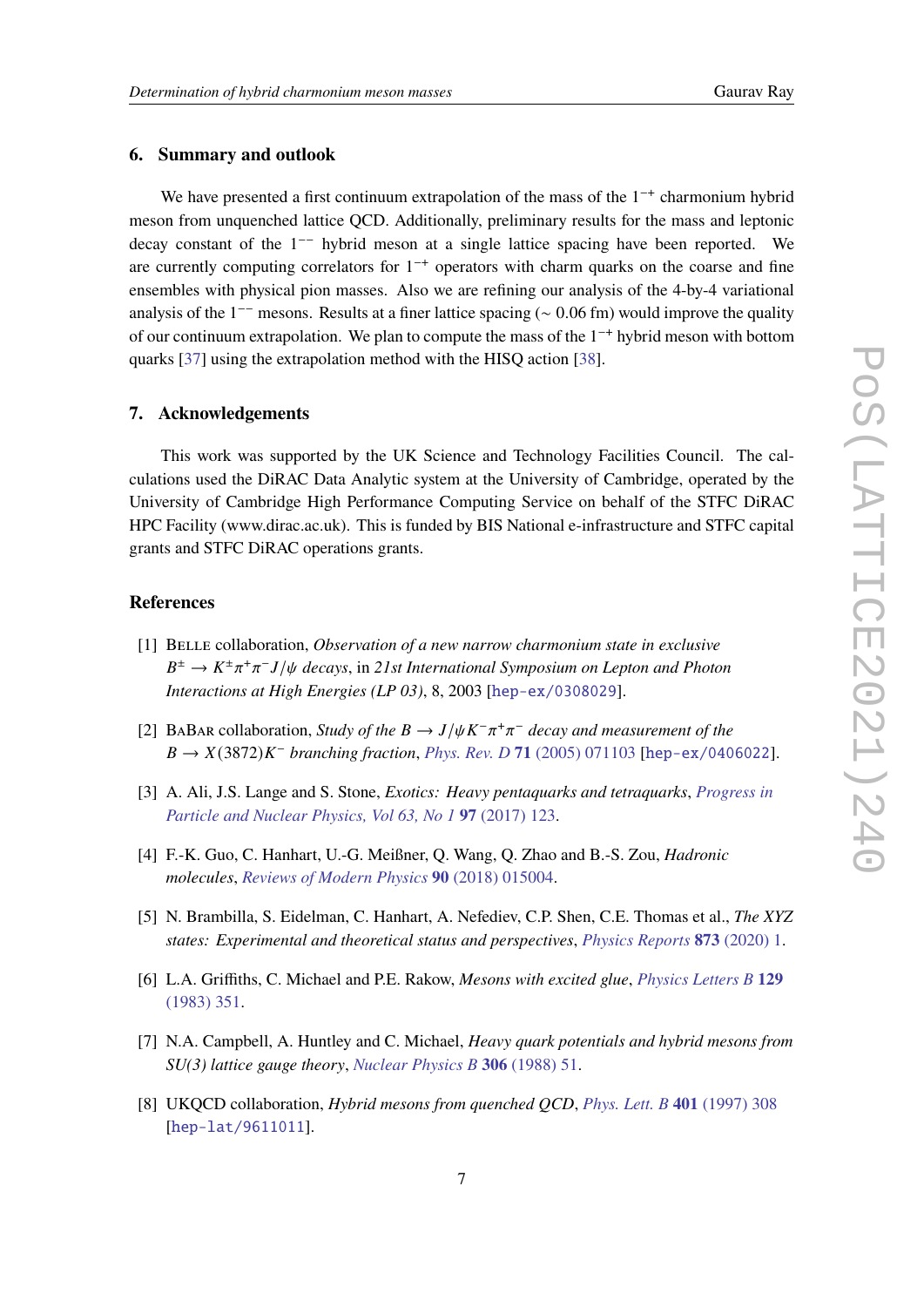- 
- <span id="page-7-11"></span>[9] C. Bernard, T. Burch, E.B. Gregory, D. Toussaint, C. DeTar, J. Osborn et al., *Lattice calculation of* 1 −+ *hybrid mesons with improved kogut-susskind fermions*, *[Phys. Rev. D](https://doi.org/10.1103/PhysRevD.68.074505)* **68** [\(2003\) 074505.](https://doi.org/10.1103/PhysRevD.68.074505)
- [10] Y. Ma, W. Sun, Y. Chen, M. Gong and Z. Liu, *A Color Halo Scenario of Charmonium-like Hybrids*, *arXiv* [\(2019\) 1.](https://doi.org/10.1088/1674-1137/ac0ee2)
- [11] C. Bernard, T. Blum, T.A. DeGrand, C. DeTar, S. Gottlieb, U.M. Heller et al., *Hybrid mesons in quenched lattice QCD*, *[Nuclear Physics B - Proceedings Supplements](https://doi.org/10.1016/S0920-5632(97)00467-2)* **60** (1998) 61.
- <span id="page-7-0"></span>[12] G.K. Cheung, C. O'Hara, G. Moir, M. Peardon, S.M. Ryan, C.E. Thomas et al., *Excited and exotic charmonium, Ds and D meson spectra for two light quark masses from lattice QCD*, *[Journal of High Energy Physics](https://doi.org/10.1007/JHEP12(2016)089)* **2016** (2016) .
- <span id="page-7-1"></span>[13] PANDA collaboration, *PANDA Phase One*, *[Eur. Phys. J. A](https://doi.org/10.1140/epja/s10050-021-00475-y)* **57** (2021) 184 [[2101.11877](https://arxiv.org/abs/2101.11877)].
- <span id="page-7-2"></span>[14] A. Hamdi, *Search for exotic states in photoproduction at GlueX*, *[Journal of Physics:](https://doi.org/10.1088/1742-6596/1667/1/012012) [Conference Series](https://doi.org/10.1088/1742-6596/1667/1/012012)* **1667** (2020) 2.
- <span id="page-7-3"></span>[15] G. Barucca, F. Davì, G. Lancioni, P. Mengucci, L. Montalto, P.P. Natali et al., *PANDA Phase One: PANDA collaboration*, *[The European Physical Journal A](https://doi.org/10.1140/epja/s10050-021-00475-y)* **57** (2021) 184.
- <span id="page-7-4"></span>[16] R.J. Dowdall, C.T.H. Davies, T.C. Hammant and R.R. Horgan, *Precise heavy-light meson masses and hyperfine splittings from lattice QCD including charm quarks in the sea*, *[Phys.](https://doi.org/10.1103/PhysRevD.86.094510) Rev. D* **86** [\(2012\) 094510](https://doi.org/10.1103/PhysRevD.86.094510) [[1207.5149](https://arxiv.org/abs/1207.5149)].
- <span id="page-7-5"></span>[17] Z. Fu, *Preliminary lattice study of*  $\sigma$  *meson decay width*, *JHEP* **07** [\(2012\) 142](https://doi.org/10.1007/JHEP07(2012)142) [[1202.5834](https://arxiv.org/abs/1202.5834)].
- <span id="page-7-6"></span>[18]  $Z.$  Fu and L. Wang, *Studying the*  $\rho$  resonance parameters with staggered fermions, *[Phys. Rev.](https://doi.org/10.1103/PhysRevD.94.034505) D* **94** [\(2016\) 034505](https://doi.org/10.1103/PhysRevD.94.034505) [[1608.07478](https://arxiv.org/abs/1608.07478)].
- <span id="page-7-7"></span>[19] C. Michael, *Quarkonia and hybrids from the lattice*, *PoS* **hf8** [\(1999\) 001](https://doi.org/10.22323/1.003.0001) [[hep-ph/9911219](https://arxiv.org/abs/hep-ph/9911219)].
- <span id="page-7-8"></span>[20] P.R. Page, *Why hybrid meson coupling to two S wave mesons is suppressed*, *[Phys. Lett. B](https://doi.org/10.1016/S0370-2693(97)00438-3)* **402** [\(1997\) 183](https://doi.org/10.1016/S0370-2693(97)00438-3) [[hep-ph/9611375](https://arxiv.org/abs/hep-ph/9611375)].
- <span id="page-7-9"></span>[21] UKQCD collaboration, *Hybrid meson decay from the lattice*, *[Phys. Rev. D](https://doi.org/10.1103/PhysRevD.65.094505)* **65** (2002) 094505 [[hep-lat/0201006](https://arxiv.org/abs/hep-lat/0201006)].
- <span id="page-7-10"></span>[22] J.J. Dudek, R.G. Edwards, M.J. Peardon, D.G. Richards and C.E. Thomas, *Highly excited and exotic meson spectrum from dynamical lattice QCD*, *[Phys. Rev. Lett.](https://doi.org/10.1103/PhysRevLett.103.262001)* **103** (2009) 262001 [[0909.0200](https://arxiv.org/abs/0909.0200)].
- <span id="page-7-12"></span>[23] HPQCD, UKQCD collaboration, *Highly improved staggered quarks on the lattice, with applications to charm physics*, *[Phys. Rev. D](https://doi.org/10.1103/PhysRevD.75.054502)* **75** (2007) 054502 [[hep-lat/0610092](https://arxiv.org/abs/hep-lat/0610092)].
- <span id="page-7-13"></span>[24] A. Bazavov, C. Bernard, C. Detar, W. Freeman, S. Gottlieb, U.M. Heller et al., *Scaling studies of QCD with the dynamical highly improved staggered quark action*, *[Physical Review](https://doi.org/10.1103/PhysRevD.82.074501) [D - Particles, Fields, Gravitation and Cosmology](https://doi.org/10.1103/PhysRevD.82.074501)* **82** (2010) 1.